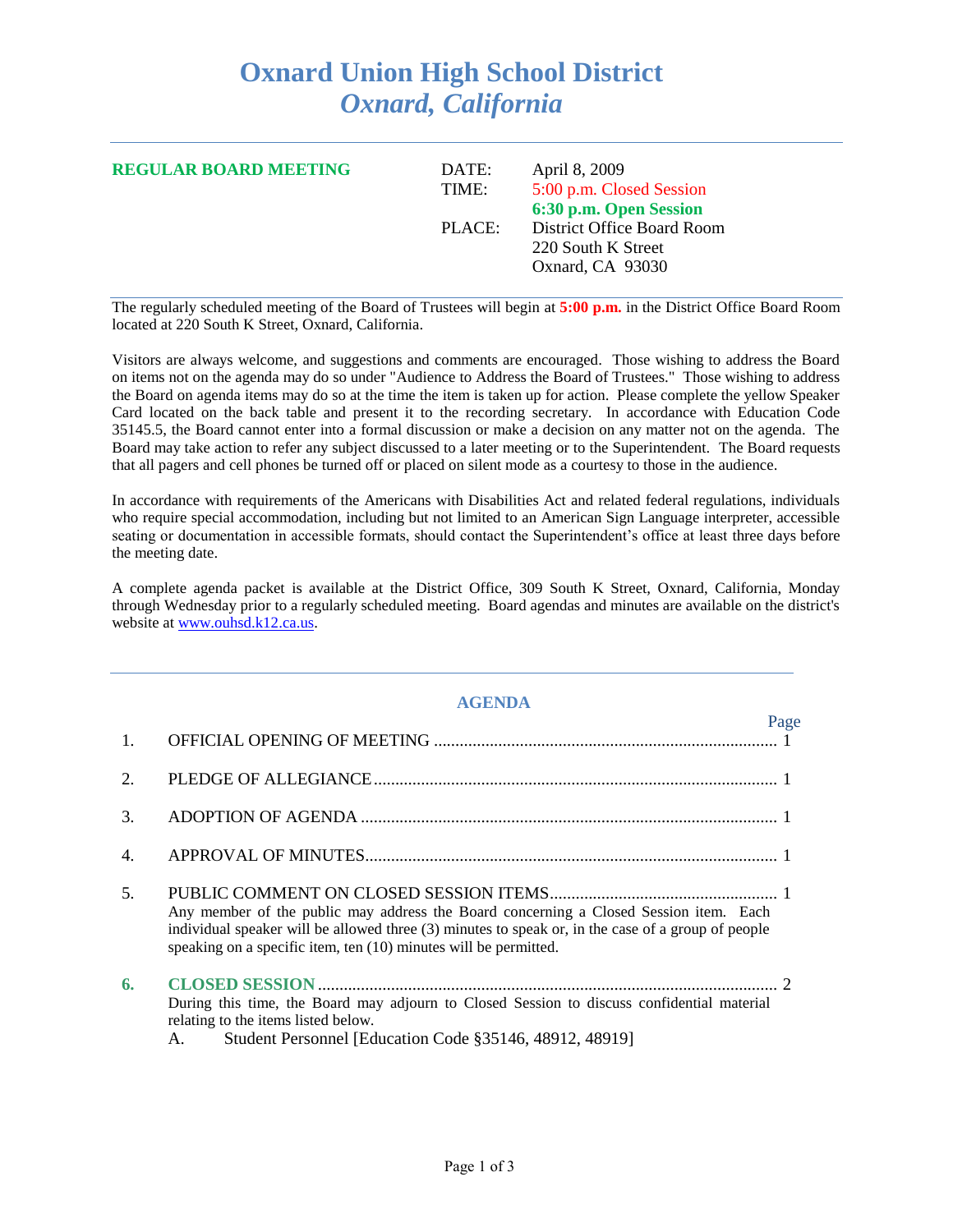|     | April 8, 2009 | <b>Board Meeting Agenda</b>                                                                                                                                                                                                                                                                                                                                                                                                                                                                                                                                             |      |
|-----|---------------|-------------------------------------------------------------------------------------------------------------------------------------------------------------------------------------------------------------------------------------------------------------------------------------------------------------------------------------------------------------------------------------------------------------------------------------------------------------------------------------------------------------------------------------------------------------------------|------|
|     |               |                                                                                                                                                                                                                                                                                                                                                                                                                                                                                                                                                                         | Page |
| 7.  |               | $(6:30 p.m. - Time Approximate)$                                                                                                                                                                                                                                                                                                                                                                                                                                                                                                                                        |      |
| 8.  |               |                                                                                                                                                                                                                                                                                                                                                                                                                                                                                                                                                                         |      |
|     |               | Those persons wishing to address the Board may do so at this time by completing a yellow Speaker Card, located<br>on the back table, and presenting it to the recording secretary. Please address your comments to the Board<br>President. Individual presentations are limited to three (3) minutes each, or in the case of a group of people<br>speaking on a specific item, ten (10) minutes will be permitted. Please refer to the complete text of Oxnard Union<br>High School District Board Policy 910: Procedures for Communicating with the Board of Trustees. |      |
| 9.  |               | <b>SUPERINTENDENT'S REPORTS</b>                                                                                                                                                                                                                                                                                                                                                                                                                                                                                                                                         |      |
|     | A.            |                                                                                                                                                                                                                                                                                                                                                                                                                                                                                                                                                                         |      |
|     | <b>B.</b>     |                                                                                                                                                                                                                                                                                                                                                                                                                                                                                                                                                                         |      |
|     | C.            |                                                                                                                                                                                                                                                                                                                                                                                                                                                                                                                                                                         |      |
| 10. |               | <b>CONSENT CALENDAR</b>                                                                                                                                                                                                                                                                                                                                                                                                                                                                                                                                                 |      |
|     | A.            |                                                                                                                                                                                                                                                                                                                                                                                                                                                                                                                                                                         |      |
|     | <b>B.</b>     | Consideration of Approval of Student Expulsion by Voluntary Agreement of                                                                                                                                                                                                                                                                                                                                                                                                                                                                                                |      |
|     |               | the School Principal, the Student, and the Students' Parent/Guardian, as per                                                                                                                                                                                                                                                                                                                                                                                                                                                                                            |      |
|     |               |                                                                                                                                                                                                                                                                                                                                                                                                                                                                                                                                                                         |      |
|     | C.            | Consideration of Approval of Student Expulsion by Recommendation of the                                                                                                                                                                                                                                                                                                                                                                                                                                                                                                 |      |
|     |               |                                                                                                                                                                                                                                                                                                                                                                                                                                                                                                                                                                         |      |
|     | D.            | Consideration of Approval of Non-Public School Placement for Student Case                                                                                                                                                                                                                                                                                                                                                                                                                                                                                               |      |
|     |               | Numbers Twenty-two to Twenty-four, 08-09, According to the                                                                                                                                                                                                                                                                                                                                                                                                                                                                                                              |      |
|     |               | Recommendation of the Students' IEP Team and the Director of Special                                                                                                                                                                                                                                                                                                                                                                                                                                                                                                    |      |
|     |               |                                                                                                                                                                                                                                                                                                                                                                                                                                                                                                                                                                         |      |
|     | E.            |                                                                                                                                                                                                                                                                                                                                                                                                                                                                                                                                                                         |      |
|     | F.            | Consideration of Approval of RMHS Trip Request for Four Students and Two                                                                                                                                                                                                                                                                                                                                                                                                                                                                                                |      |
|     |               | Chaperones to Attend WorldQuest National Competition in Washington                                                                                                                                                                                                                                                                                                                                                                                                                                                                                                      |      |
|     |               |                                                                                                                                                                                                                                                                                                                                                                                                                                                                                                                                                                         |      |
|     | G.            | Consideration of Approval of OHS Trip Request for Six Students and Seven                                                                                                                                                                                                                                                                                                                                                                                                                                                                                                |      |
|     |               | Chaperones to Attend Vocal Competition With Heritage Music Festivals in                                                                                                                                                                                                                                                                                                                                                                                                                                                                                                 |      |
|     |               | New Jersey and New York, April 15-19, 2009 With No Loss of Instructional                                                                                                                                                                                                                                                                                                                                                                                                                                                                                                |      |
|     |               |                                                                                                                                                                                                                                                                                                                                                                                                                                                                                                                                                                         |      |
|     | Η.            | Consideration of Waiver of California High School Exit Exam (CAHSEE)                                                                                                                                                                                                                                                                                                                                                                                                                                                                                                    |      |
|     |               |                                                                                                                                                                                                                                                                                                                                                                                                                                                                                                                                                                         |      |
|     | I.            |                                                                                                                                                                                                                                                                                                                                                                                                                                                                                                                                                                         |      |
|     | J.            |                                                                                                                                                                                                                                                                                                                                                                                                                                                                                                                                                                         |      |
|     | K.            | Consideration of Approval of Quarterly Report of Administrative Regulation                                                                                                                                                                                                                                                                                                                                                                                                                                                                                              |      |
|     |               |                                                                                                                                                                                                                                                                                                                                                                                                                                                                                                                                                                         |      |
|     | L.            | Consideration of Approval for Villarruel Architects to Provide Architectural                                                                                                                                                                                                                                                                                                                                                                                                                                                                                            |      |
|     |               | Services for (1) Snack Bar / Press Box Building at Adolfo Camarillo High                                                                                                                                                                                                                                                                                                                                                                                                                                                                                                |      |
|     |               |                                                                                                                                                                                                                                                                                                                                                                                                                                                                                                                                                                         |      |
|     | M.            | Consideration of Approval of Proposal from DecisionInsite for a Student                                                                                                                                                                                                                                                                                                                                                                                                                                                                                                 |      |
|     |               |                                                                                                                                                                                                                                                                                                                                                                                                                                                                                                                                                                         |      |
|     | N.            | Consideration of Renewal of Agreement for Special Services With Atkinson,                                                                                                                                                                                                                                                                                                                                                                                                                                                                                               |      |
|     |               |                                                                                                                                                                                                                                                                                                                                                                                                                                                                                                                                                                         |      |